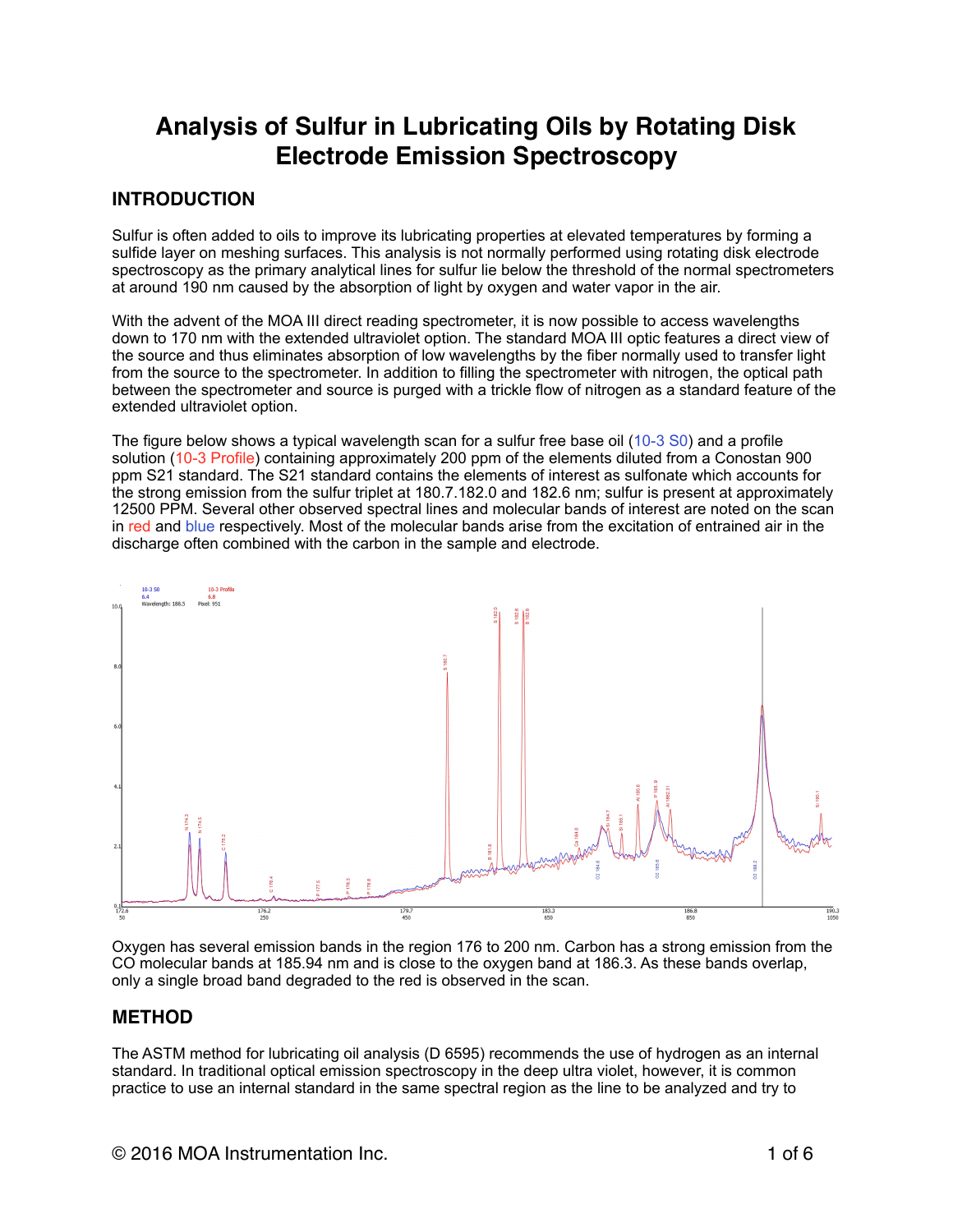| <b>Spectral Line Lower Level Upper Level</b> |       |       |
|----------------------------------------------|-------|-------|
| S 180.7                                      | 0.00  | 6.86  |
| S 182.0                                      | 0.00  | 6.86  |
| S 182.6                                      | 0.00  | 6.86  |
| N 174.3                                      | 3.58  | 10.69 |
| C 175.2                                      | 2.68  | 9.76  |
| C 199.2                                      | 1.26  | 7.49  |
| H 486.1                                      | 10.20 | 12.75 |
| H 653.6                                      | 10.20 | 12.09 |

Excitation Energies of Spectral Lines

match the excitation energy of both lines. Additionally using a similar wavelength should also account for variations of oxygen levels in the optical path.

From the table to the left where the energies of the upper and lower electronic states involved in the transition are shown in electron volts, it is apparent that both hydrogen lines are a bad match based upon their spectroscopic properties. As the 486.1 nm line of hydrogen is in a region of strong emission from the C2 radical, it was decided to test only the H 653.6 nm line.

Additionally using the carbon and nitrogen internal standard lines was investigated along with the possibility of not using an internal standard.

#### **Detection Limits and Linearity**

The linearity of the three sulfur lines was checked by scanning a series of standards up to 50,000 ppm.



#### Estimated Detection Limits for Sulfur in Oil (PPM)

| <b>Internal Standard</b> | S 180.7 | S 182.0 | S 182.6 |  |
|--------------------------|---------|---------|---------|--|
| H 656.3                  | 27      | 19      | 120     |  |
| N 174.3                  | 22      | 18      | 63      |  |
| C 175.2                  | 22      | 17      | 60      |  |
| C 199.3                  | 22      | 21      | 75      |  |
| <b>None</b>              | 20      | 22      | 72      |  |

Estimated detection limits were determined by assuming a linear calibration between 0 and 1000 ppm sulfur and measuring the standard deviation of a sulfur free base oil standard in concentration units.

From this table it is apparent that the detection limit for the 182.6 nm line is significantly poorer than the other two lines. Additionally there is a severe interference from two boron lines located on either side of the sulfur line.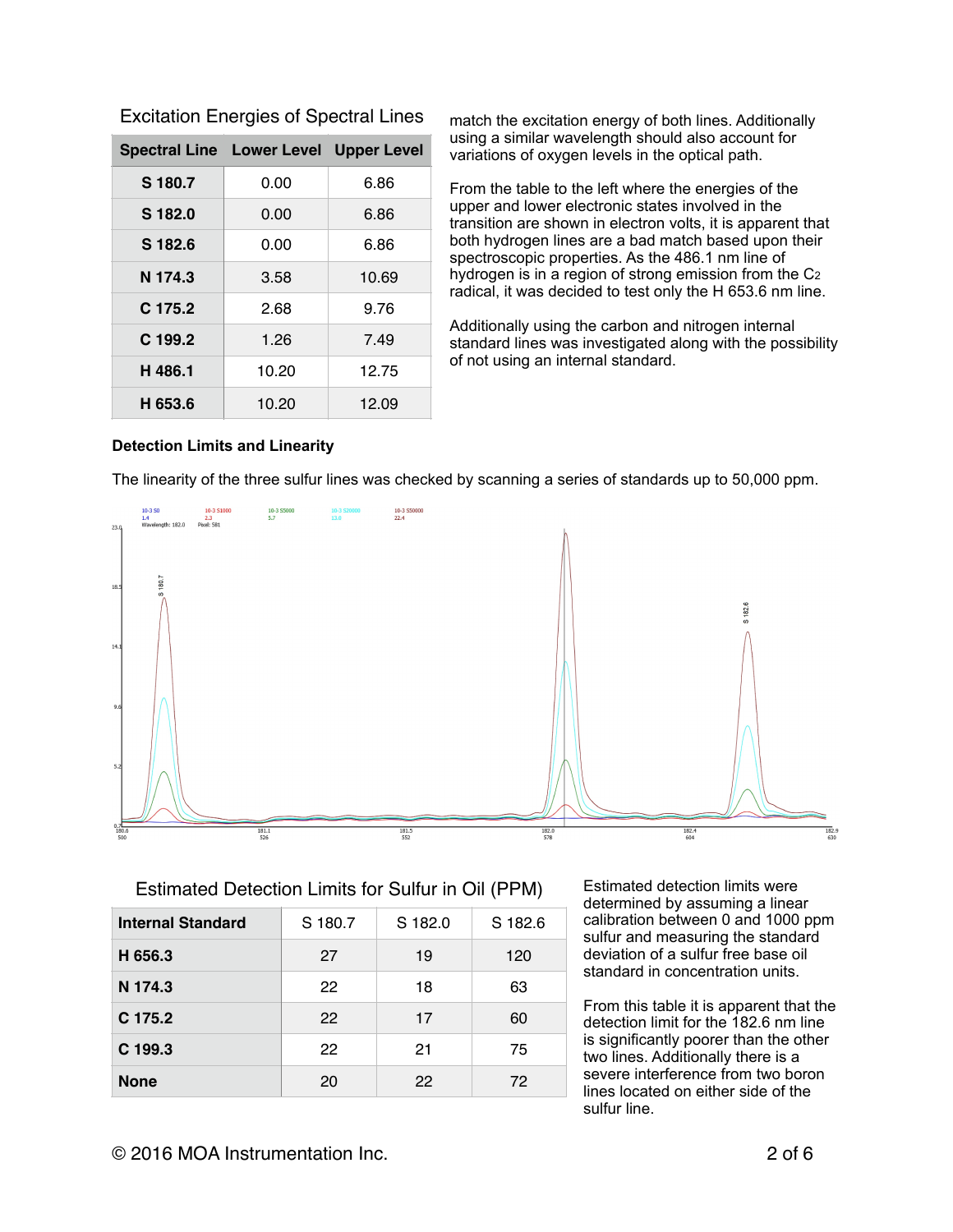Although spectroscopic theory predicts that the 180.7 nm line should have better sensitivity than the 182.0 nm line, the data obtained does not reflect this and the 182.0 nm line appears to have a marginally lower detection limit.

The instrument was then calibrated up to a concentration of 50,000 ppm using each of the internal standards. As the best estimated detection limit is around 20 ppm, the lowest concentration, apart from the blank, included in the calibration curve was 100 ppm.

The following table lists the accuracy and precision measured at each of these levels.

| <b>Concentration</b>                                     | <b>Internal Standard</b>                         | S 180.7                                                            | S 182.0                                                                                                                                       | S 182.6                                                               |  |
|----------------------------------------------------------|--------------------------------------------------|--------------------------------------------------------------------|-----------------------------------------------------------------------------------------------------------------------------------------------|-----------------------------------------------------------------------|--|
| $\bf{0}$                                                 | H 656.3                                          | $-6 + 13$                                                          | $8 + 10$                                                                                                                                      | $-70 + 61$                                                            |  |
|                                                          | N 174.3                                          | $13 + 11$                                                          | $12 + 9$                                                                                                                                      | $14 + 31$                                                             |  |
|                                                          | C 175.2                                          | $5 + 11$                                                           | $9 + 8$                                                                                                                                       | $20 + 30$                                                             |  |
|                                                          | C 199.3                                          | $12 + 11$                                                          | $8 + 10$                                                                                                                                      | $-65 + 38$                                                            |  |
|                                                          | None                                             | $3 + 10$                                                           | $-9 + 11$                                                                                                                                     | $-11 \pm 36$                                                          |  |
| 100                                                      | H 656.3<br>N 174.3<br>C 175.2<br>C 199.3<br>None |                                                                    | $57 + 18$<br>111 $\pm$ 17<br>$74 \pm 9$<br>$89 \pm 10$<br>$69 + 11$<br>$89 \pm 10$<br>$98 + 10$<br>111 $\pm$ 17<br>$99 \pm 19$<br>$94 \pm 11$ |                                                                       |  |
| 500                                                      | H 656.3                                          | $522 \pm 54$                                                       | $489 + 40$                                                                                                                                    | $525 + 63$                                                            |  |
|                                                          | N 174.3                                          | $482 + 42$                                                         | $485 + 33$                                                                                                                                    | $513 + 33$                                                            |  |
|                                                          | C 175.2                                          | $478 + 40$                                                         | $487 + 36$                                                                                                                                    | $518 + 31$                                                            |  |
|                                                          | C 199.3                                          | $479 + 50$                                                         | $489 + 40$                                                                                                                                    | $521 \pm 63$                                                          |  |
|                                                          | None                                             | 481 $\pm$ 44                                                       | $480 + 27$                                                                                                                                    | $536 + 53$                                                            |  |
| 700                                                      | H 656.3                                          | $744 + 54$                                                         | $684 + 29$                                                                                                                                    | $436 + 69$                                                            |  |
|                                                          | N 174.3                                          | $598 + 6$                                                          | $604 + 19$                                                                                                                                    | $559 + 96$                                                            |  |
|                                                          | C 175.2                                          | $588 + 16$                                                         | $600 + 8$                                                                                                                                     | $604 + 16$                                                            |  |
|                                                          | C 199.3                                          | $698 + 66$                                                         | $684 + 29$                                                                                                                                    | $733 + 69$                                                            |  |
|                                                          | None                                             | $724 + 49$                                                         | $697 + 20$                                                                                                                                    | $755 + 44$                                                            |  |
| 1000<br>H 656.3<br>N 174.3<br>C 175.2<br>C 199.3<br>None |                                                  | $1065 + 12$<br>$994 + 35$<br>$982 + 51$<br>$968 + 19$<br>$999 + 7$ | $990 + 16$<br>$1002 + 38$<br>$996 + 50$<br>$990 + 16$<br>$1009 + 9$                                                                           | $1053 + 32$<br>$998 + 63$<br>$991 + 73$<br>$1051 + 32$<br>$1060 + 38$ |  |
| 5000                                                     | H 656.3                                          | $4982 + 221$                                                       | $5033 + 221$                                                                                                                                  | $5131 \pm 213$                                                        |  |
|                                                          | N 174.3                                          | 5319 $\pm$ 404                                                     | $5176 + 376$                                                                                                                                  | $4955 + 333$                                                          |  |
|                                                          | C 175.2                                          | $5298 + 370$                                                       | $5165 \pm 353$                                                                                                                                | 4937 $\pm$ 316                                                        |  |
|                                                          | C 199.3                                          | $5154 \pm 212$                                                     | $5033 + 221$                                                                                                                                  | $5132 + 213$                                                          |  |
|                                                          | None                                             | $5112 \pm 196$                                                     | 4984 $\pm$ 199                                                                                                                                | 4999 $\pm$ 185                                                        |  |
| 10000                                                    | H 656.3                                          |                                                                    | $10008 + 45$                                                                                                                                  | $9958 + 127$                                                          |  |
|                                                          | N 174.3                                          |                                                                    | $10241 \pm 512$                                                                                                                               | $9917 + 502$                                                          |  |
|                                                          | C 175.2                                          |                                                                    | $10247 + 491$                                                                                                                                 | 9931 $\pm$ 461                                                        |  |
|                                                          | C 199.3                                          |                                                                    | $10008 + 45$                                                                                                                                  | 9960 $\pm$ 127                                                        |  |
|                                                          | None                                             |                                                                    | $9863 + 165$                                                                                                                                  | $9812 \pm 182.6$                                                      |  |

#### Linearity & Accuracy for Sulfur in Oil (PPM)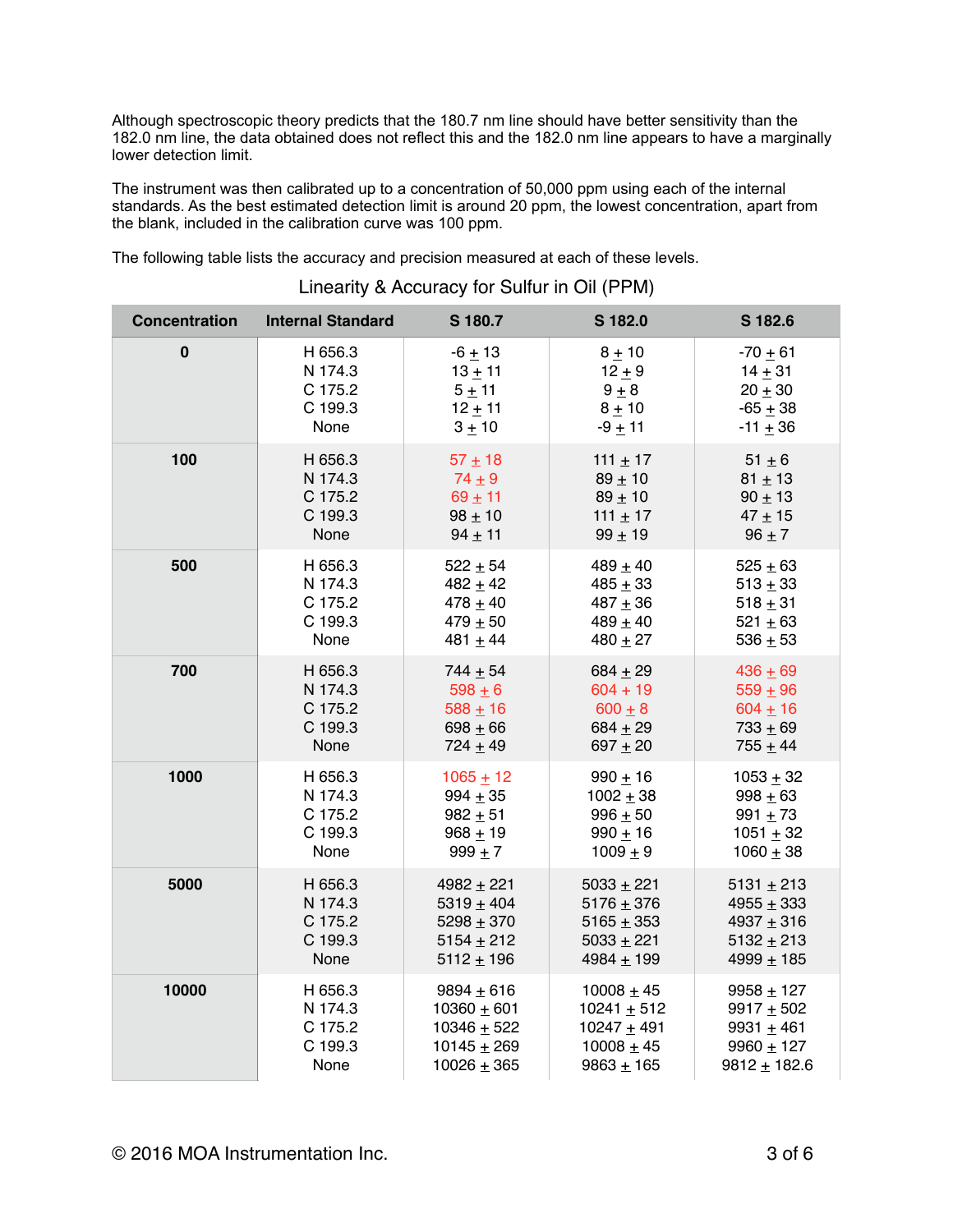| <b>Concentration</b> | <b>Internal Standard</b> |                | S 182.0        | S 182.6         |
|----------------------|--------------------------|----------------|----------------|-----------------|
| 20000                | H 656.3                  | 19455 + 1422   | $19639 + 564$  | 19879 $\pm$ 557 |
|                      | N 174.3                  | $19578 + 881$  | $19685 + 884$  | $20161 + 1093$  |
|                      | C 175.2                  | $19474 + 889$  | 19652 + 888    | $20189 + 1116$  |
|                      | $C$ 199.3                | $19630 + 621$  | $19639 + 564$  | $19880 + 557$   |
|                      | None                     | $19502 + 1304$ | $19510 + 1228$ | 199378 + 1141   |
| 50000                | H 656.3                  | $50325 + 2625$ | $50472 + 3038$ | $50689 + 2646$  |
|                      | N 174.3                  | $50369 + 3376$ | $50292 + 3632$ | $49936 + 2812$  |
|                      | C 175.2                  | $50618 + 4176$ | $50451 + 4458$ | $44902 + 3512$  |
|                      | $C$ 199.3                | $50435 + 2798$ | $50472 + 3038$ | $50657 + 2643$  |
|                      | None                     | $50051 + 1598$ | $50427 + 1598$ | $50216 + 1245$  |

Values show in red are considered to be inaccurate as they deviate from the stated concentration by more than the greater of the detection limit or twice the measured standard deviation.

From this table, it is apparent that an accuracy problem exists at low concentrations when any one of the H 653.6, N 174.2 or C 175.2 lines are used as an internal standard. At higher concentrations, use of any of these three internal standards provides acceptable accuracy but generally with poorer precision than either the C 199.3 line or no internal standard. Both the C 199.3 line or no internal standard provide acceptable accuracy and precision over the entire range of concentrations tested.

Aside from the occasional anomaly in the above table, use of no internal standard in conjunction with the 182.0 nm sulfur line gives the best precision and accuracy and this the recommended procedure.

## **RESULTS**

Sulfur was added to the standard analytical program used in our laboratory for routine analysis of wear metals in lubricating oils. The complete analytical channel assignment and working calibration ranges are shown in the table below:

|                | Wavelength     | <b>Internal Standard</b> | <b>Detection Limit (ppm)</b> | <b>Upper Range</b> |  |
|----------------|----------------|--------------------------|------------------------------|--------------------|--|
| Ag             | 338.2          | H 653.6                  | 0.4                          | 900                |  |
| <b>AI</b>      | 396.1          | H 653.6                  | 0.2                          | 900                |  |
| B              | 249.7          | H 653.6                  | 0.3                          | 900                |  |
| Ba             | 455.4<br>230.4 | H 653.6<br>H 653.6       | 0.2                          | 750<br>5000        |  |
| Ca             | 422.6<br>445.5 | H 653.6<br>H 653.6       | 0.1                          | 200<br>5000        |  |
| C <sub>d</sub> | 226.5          | H 653.6                  | 0.2                          | 900                |  |
| Cr             | 425.4          | H 653.6                  | 0.3                          | 900                |  |
| Cu             | 327.4<br>223.0 | H 653.6<br>H 653.6       | 0.1                          | 200<br>900         |  |
| Fe             | 259.9          | H 653.6                  | 0.6                          | 900                |  |
| K              | 766.4          | H 653.6                  | 12                           | 900                |  |

#### Analytical Program

© 2016 MOA Instrumentation Inc. 4 of 6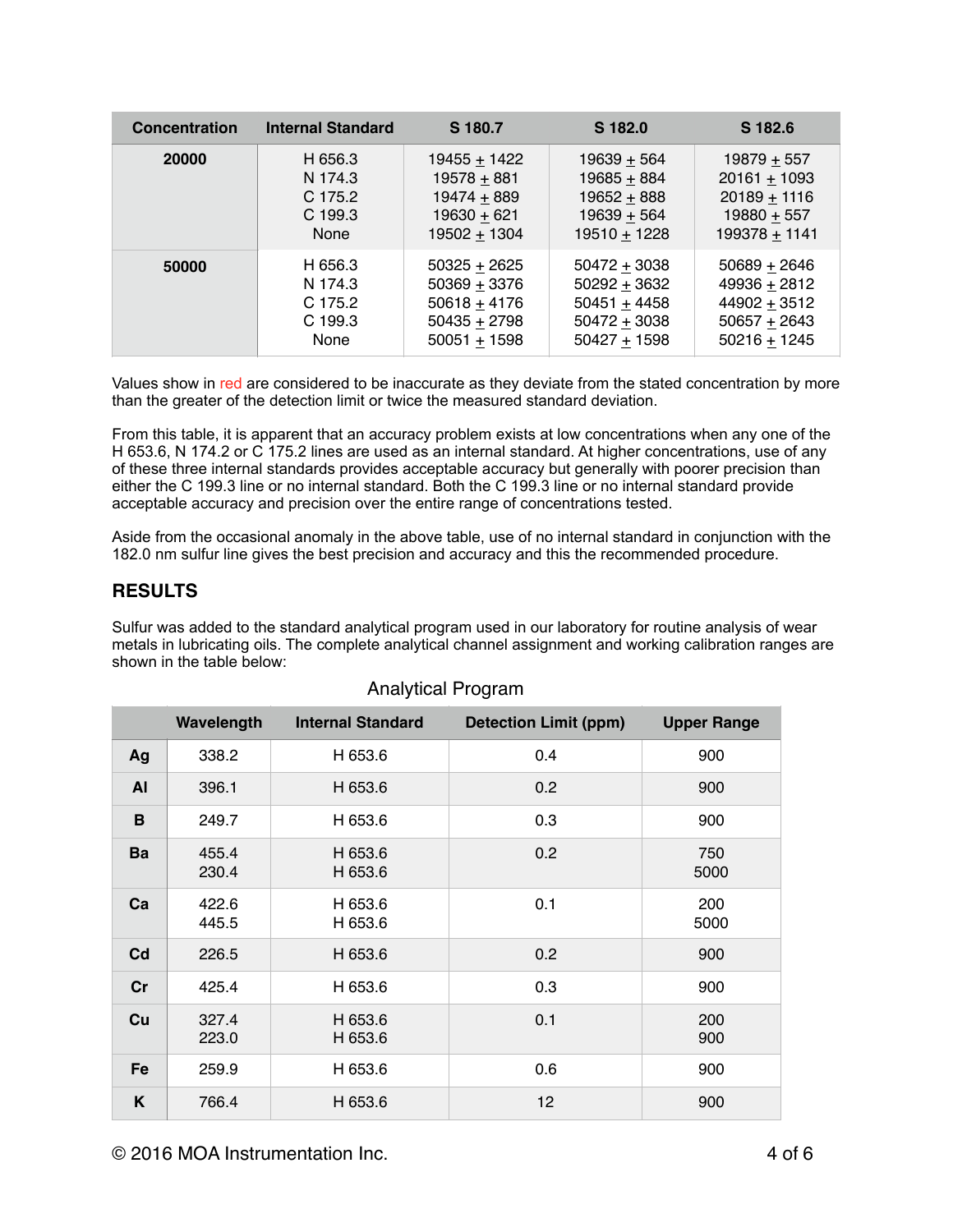|              | Wavelength     | <b>Internal Standard</b> | <b>Detection Limit (ppm)</b> | <b>Upper Range</b> |
|--------------|----------------|--------------------------|------------------------------|--------------------|
| Li           | 670.7          | H 653.6                  | 0.1                          | 900                |
| <b>Mg</b>    | 280.2<br>279.0 | H 653.6<br>H 653.6       | 0.1                          | 200<br>5000        |
| Mn           | 257.6          | H 653.6                  | 0.1                          | 900                |
| Mo           | 281.6          | H 653.6                  | 0.6                          | 900                |
| <b>Na</b>    | 589.6          | H 653.6                  | 0.1                          | 900                |
| Ni           | 341.5          | H 653.6                  | 0.5                          | 900                |
| P            | 255.3          | H 653.6                  | 12                           | 5000               |
| Pb           | 283.3          | H 653.6                  | 1.1                          | 900                |
| Si           | 251.6          | H 653.6                  | 0.5                          | 900                |
| Sn           | 317.5          | H 653.6                  | 1.2                          | 900                |
| <b>Ti</b>    | 334.9          | H 653.6                  | 0.2                          | 900                |
| $\mathbf v$  | 292.4          | H 653.6                  | 0.5                          | 900                |
| Zn           | 213.9<br>481.0 | H 653.6<br>H 653.6       | 0.2                          | 200<br>5000        |
| $\mathsf{s}$ | 182.0          | None                     | 22                           | 50000              |

Where multiple analytical lines are used for the same element (Ba, Cd, Mg and Zn), the software automatically reports the result using the analytical line appropriate for the measured concentration.

Several types of lubricating oil were analyzed using the above analytical program. These sample types are detailed in the table below:

| <b>Identification of Oil Samples</b> |  |  |
|--------------------------------------|--|--|
|--------------------------------------|--|--|

| #              | <b>Manufacturer</b>          | Oil Type  | <b>Use</b> | Weight |
|----------------|------------------------------|-----------|------------|--------|
| 1              | SuperTech                    | Recycled  | Car Engine | 15W-40 |
| $\overline{2}$ | Castrol Edge                 | Regular   | Car Engine |        |
| 3              | Pennzoil                     | Regular   | Car Engine | 5W-30  |
| 4              | Valvoline                    | Regular   | Car Engine | 5W-30  |
| 5              | Quaker State Fully Synthetic | Synthetic | Car Engine |        |
| 6              | Eastman Turbo                | Synthetic | Jet Engine |        |
| 7              | Mobil One                    | Synthetic | Car Engine | 5W-30  |

The results obtained from multiple replicates on the samples are shown below reported as the average bus or minus the standard deviation: